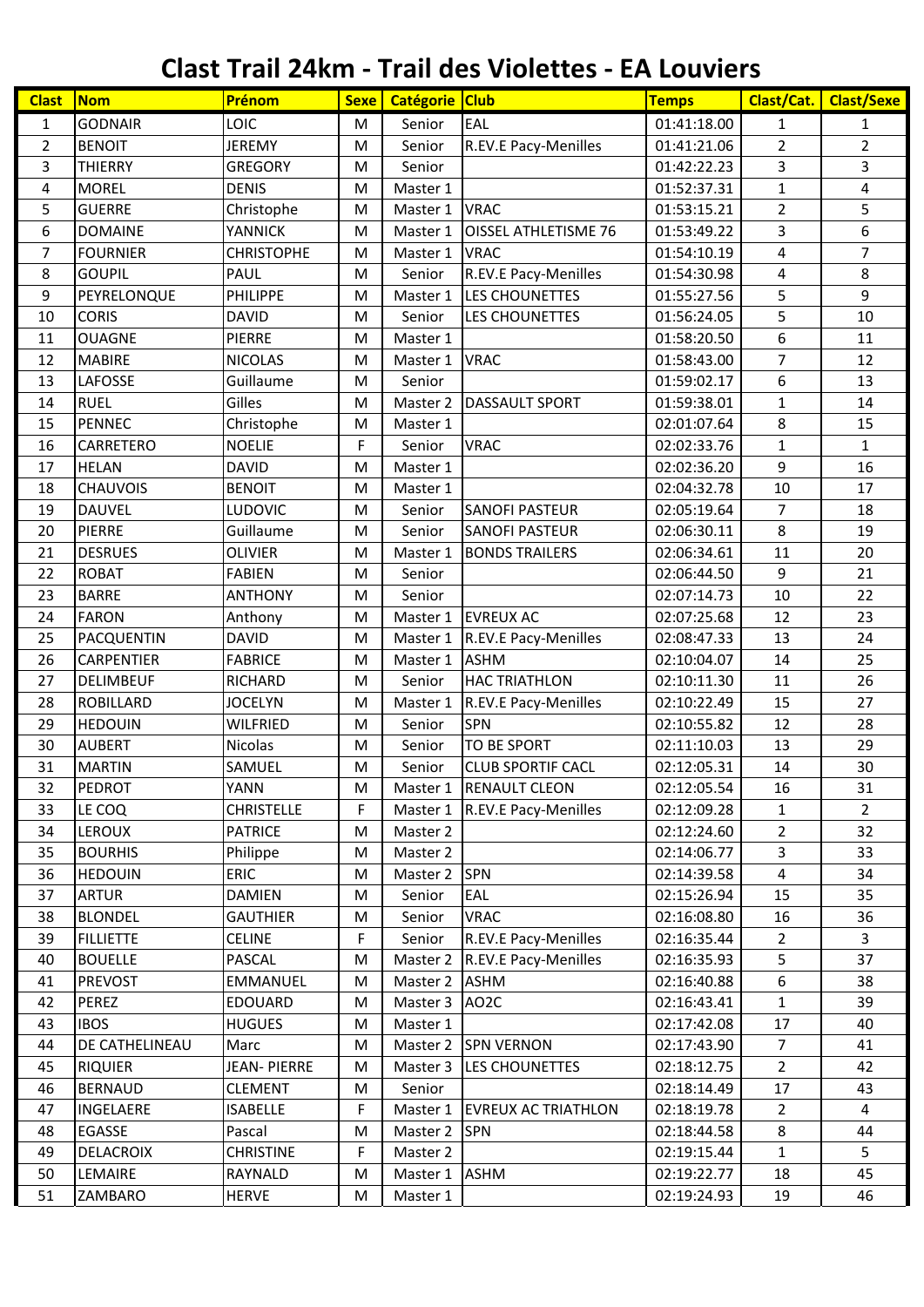## **Clast Trail 24km - Trail des Violettes - EA Louviers**

| <b>Clast</b> | <b>Nom</b>         | Prénom           | <b>Sexe</b> | Catégorie Club |                            | <b>Temps</b> | Clast/Cat.              | <b>Clast/Sexe</b> |
|--------------|--------------------|------------------|-------------|----------------|----------------------------|--------------|-------------------------|-------------------|
| 52           | LELEU              | PHILIPPE         | M           | Master 2       | <b>ALIZAY ATHLETISME</b>   | 02:20:13.91  | 9                       | 47                |
| 53           | <b>LECLERC</b>     | <b>FLORE</b>     | F           | Senior         |                            | 02:20:29.71  | 3                       | 6                 |
| 54           | <b>COUSSON</b>     | LAURENT          | M           | Senior         |                            | 02:20:34.65  | 18                      | 48                |
| 55           | LEROY              | <b>DANIEL</b>    | M           | Master 2       | LES CHOUNETTES             | 02:21:42.71  | 10                      | 49                |
| 56           | CONNAN             | <b>THIERRY</b>   | M           | Master 2       | <b>ASHM</b>                | 02:21:56.15  | 11                      | 50                |
| 57           | LEGIGAN            | Vincent          | M           | Master 1       |                            | 02:22:23.43  | 20                      | 51                |
| 58           | MILLA              | Wilfried         | M           | Senior         |                            | 02:23:43.09  | 19                      | 52                |
| 59           | ELIE-MARIUS        | <b>XAVIER</b>    | M           | Master 1       | <b>VRAC</b>                | 02:23:56.87  | 21                      | 53                |
| 60           | <b>LEBOURGEOIS</b> | <b>HERMANN</b>   | M           | Master 1       |                            | 02:24:55.72  | 22                      | 54                |
| 61           | PLOUHINEC          | Patrice          | M           | Master 1       | <b>EAPE</b>                | 02:24:58.11  | 23                      | 55                |
| 62           | <b>LOCHON</b>      | <b>BRUNO</b>     | M           | Master 2       |                            | 02:25:20.40  | 12                      | 56                |
| 63           | <b>VIGNEAU</b>     | <b>STEPHANE</b>  | M           | Master 1       | R.EV.E Pacy-Menilles       | 02:25:39.42  | 24                      | 57                |
| 64           | LETERME            | PIERRE-YVES      | M           | Master 2       | <b>TRIATH'CLUB ANDRESY</b> | 02:26:01.52  | 13                      | 58                |
| 65           | LETERME            | <b>MARIE</b>     | F           | Master 2       | <b>TRIATH'CLUB ANDRESY</b> | 02:26:35.10  | $\overline{2}$          | $\overline{7}$    |
| 66           | <b>SENE</b>        | Cedric           | M           | Senior         |                            | 02:27:53.93  | 20                      | 59                |
| 67           | <b>PRIEUR</b>      | <b>MARIE</b>     | F           | Senior         |                            | 02:28:12.83  | 4                       | 8                 |
| 68           | <b>FIAULT</b>      | <b>PHILIPPE</b>  | M           | Master 2       |                            | 02:28:27.66  | 14                      | 60                |
| 69           | <b>REVERT</b>      | LUDOVIC          | M           | Master 1       |                            | 02:29:11.38  | 25                      | 61                |
| 70           | <b>DESPORTES</b>   | <b>THIERRY</b>   | M           | Master 2       | R.EV.E Pacy-Menilles       | 02:29:31.26  | 15                      | 62                |
| 71           | <b>COQUELET</b>    | JULIEN           | M           | Master 1       | R.EV.E Pacy-Menilles       | 02:29:32.12  | 26                      | 63                |
| 72           | <b>SENE</b>        | Florent          | M           | Senior         |                            | 02:29:47.84  | 21                      | 64                |
| 73           | <b>BRIAULT</b>     | Marie            | F           | Senior         | <b>VRAC</b>                | 02:30:00.40  | 5                       | 9                 |
| 74           | LE BOUCHER         | Fabrice          | M           | Master 1       |                            | 02:30:03.43  | 27                      | 65                |
| 75           | <b>DEMOGET</b>     | VALERIE          | F           | Master 2       | <b>VRAC</b>                | 02:30:37.33  | 3                       | 10                |
| 76           | <b>PROSPER</b>     | <b>XAVIER</b>    | M           | Master 1       |                            | 02:30:48.45  | 28                      | 66                |
| 77           | ZAPPELINI          | <b>ALAIN</b>     | M           | Master 3       |                            | 02:31:57.05  | 3                       | 67                |
| 78           | <b>HEAM</b>        | JEAN-MICHEL      | M           | Master 3       | <b>VDR TRIATLON</b>        | 02:32:14.27  | $\overline{\mathbf{4}}$ | 68                |
| 79           | <b>BELHACHE</b>    | <b>XAVIER</b>    | M           | Master 1       | <b>VRAC</b>                | 02:32:32.94  | 29                      | 69                |
| 80           | <b>ROUX</b>        | <b>ALAIN</b>     | M           | Master 2       | Stade Verneuil sur Avre    | 02:32:43.44  | 16                      | 70                |
| 81           | <b>JEAN</b>        | <b>THIERRY</b>   | M           | Master 1       | <b>ASHM</b>                | 02:32:53.68  | 30                      | 71                |
| 82           | <b>CROSNIER</b>    | <b>DIDIER</b>    | M           | Master 2       | <b>VRAC</b>                | 02:33:32.63  | 17                      | 72                |
| 83           | <b>HUCHET</b>      | <b>GUILLAUME</b> | M           | Senior         |                            | 02:34:19.60  | 22                      | 73                |
| 84           | <b>DUVALLET</b>    | SEBASTIEN        | M           | Senior         |                            | 02:34:23.38  | 23                      | 74                |
| 85           | DAGOMMER           | <b>WILFRIED</b>  | M           | Senior         | <b>VRAC</b>                | 02:34:23.97  | 24                      | 75                |
| 86           | VIEVARD            | <b>CHRISTIAN</b> | M           | Master 3       |                            | 02:34:29.52  | 5                       | 76                |
| 87           | <b>LISMOR</b>      | <b>JULIEN</b>    | M           | Senior         | <b>Team TDA</b>            | 02:35:42.47  | 25                      | 77                |
| 88           | <b>TREDEZ</b>      | Guillaume        | M           | Master 1       |                            | 02:36:37.75  | 31                      | 78                |
| 89           | <b>BOBO</b>        | <b>KARINE</b>    | F.          | Master 1       |                            | 02:38:48.66  | 3                       | 11                |
| 90           | <b>BEAUMONT</b>    | <b>CORINNE</b>   | F           | Master 1       | <b>ASHM</b>                | 02:38:49.16  | 4                       | 12                |
| 91           | <b>BOURGEOIS</b>   | Emile            | M           | Senior         |                            | 02:41:04.34  | 26                      | 79                |
| 92           | <b>BOUTEILLER</b>  | <b>AURELIE</b>   | F           | Senior         |                            | 02:41:06.27  | 6                       | 13                |
| 93           | <b>JOYEUX</b>      | <b>ALAIN</b>     | M           | Master 3       |                            | 02:41:08.26  | 6                       | 80                |
| 94           | <b>KARP</b>        | Juliette         | F.          | Master 2       |                            | 02:41:15.94  | $\overline{4}$          | 14                |
| 95           | <b>RENOUX</b>      | Vincent          | M           | Senior         |                            | 02:42:31.04  | 27                      | 81                |
| 96           | <b>GIBERT</b>      | <b>ANTOINE</b>   | M           | Master 1       | <b>ASHM</b>                | 02:42:31.55  | 32                      | 82                |
| 97           | CANI               | Eugenie          | F           | Master 1       | <b>ESPAD</b>               | 02:43:08.68  | 5                       | 15                |
| 98           | <b>BEAUTIER</b>    | Marcel           | M           | Master 1       | ESPAD                      | 02:43:11.82  | 33                      | 83                |
| 99           | <b>GAILLOT</b>     | <b>FREDERIC</b>  | M           | Master 1       | <b>ASHM</b>                | 02:43:21.30  | 34                      | 84                |
| 100          | LAUDREL            | <b>FRANCINE</b>  | F           | Master 3       | <b>ASHM</b>                | 02:45:45.82  | $\mathbf{1}$            | 16                |
| 101          | MINATCHY-PETCHY    | <b>CHRISTIAN</b> | M           | Master 1       | <b>ASHM</b>                | 02:45:47.24  | 35                      | 85                |
| 102          | AMSALEM            | <b>MICHEL</b>    | M           | Master 3       | <b>VRAC</b>                | 02:47:24.81  | $\overline{7}$          | 86                |